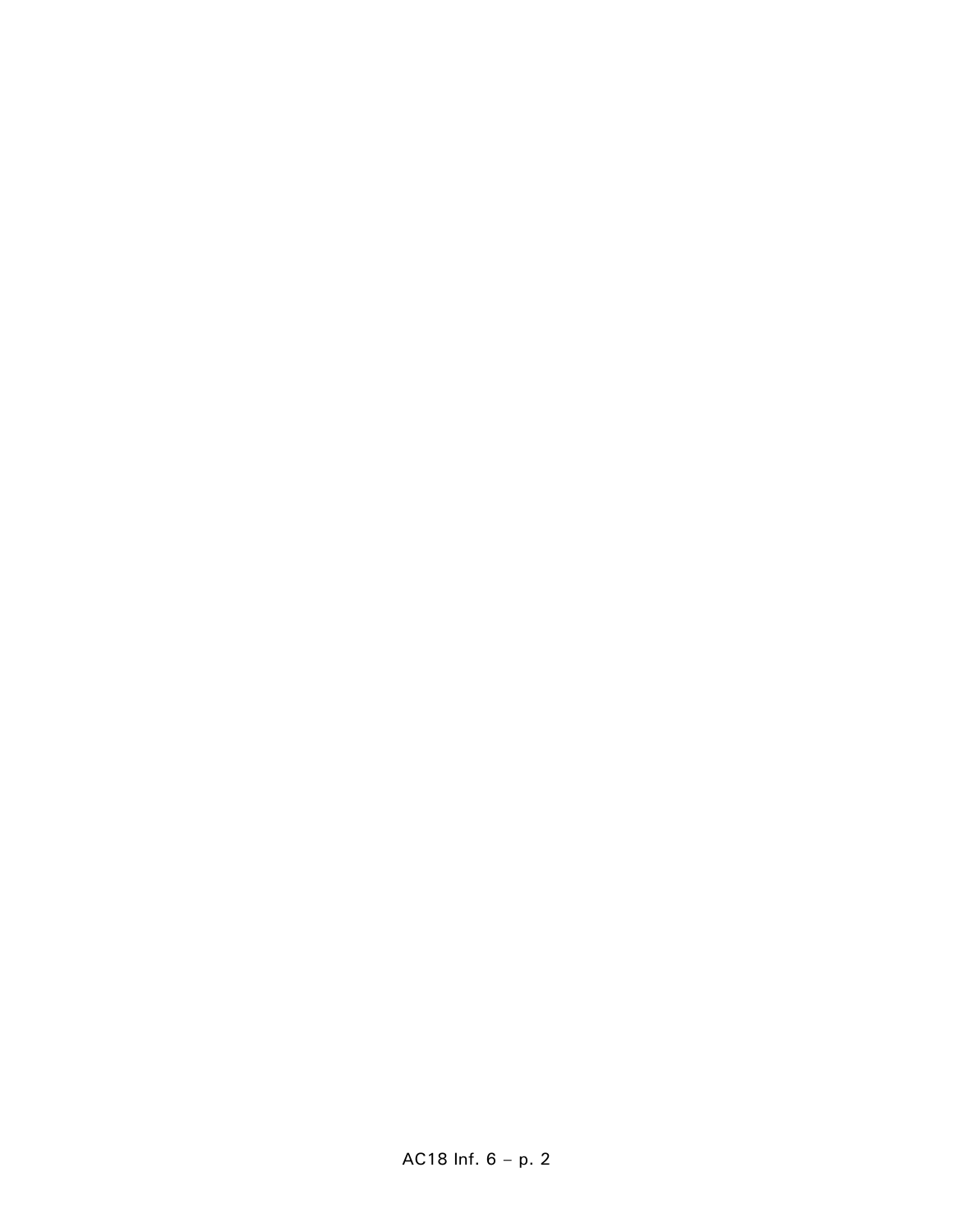## **Resolution Conf. 8.9 (Rev.)**

### **Trade in specimens of Appendix-II species taken from the wild**

RECALLING that Article IV, paragraph 2 (a), of the Convention requires, as a condition for granting an export permit, that a Scientific Authority of the State of export has advised that the export will not be detrimental to the survival of the species concerned;

RECALLING that Article IV, paragraph 3, requires a Scientific Authority of each Party to monitor exports of Appendix-II species and to advise the Management Authority of suitable measures to be taken to limit such exports in order to maintain such species throughout their range at a level consistent with their role in the ecosystem;

RECALLING also that Article IV, paragraph 6 (a), requires, as a condition for granting a certificate of introduction from the sea, that a Scientific Authority of the State of introduction from the sea has advised that the introduction will not be detrimental to the survival of the species concerned;

RECALLING further that Resolution Conf. 2.6 (Rev.), adopted at the second meeting of the Conference of the Parties (San José, 1979) and amended at the ninth meeting (Fort Lauderdale, 1994), provides a mechanism by which any Party deeming any Appendix-II or -III species to be traded in a manner detrimental to the survival of that species may consult directly with the Management Authority of the country involved, with the assistance of the Secretariat if required, and take stricter domestic measures where appropriate<sup>1</sup>;

NOTING that some Parties permitting export of Appendix-II species of wildlife are not effectively implementing Article IV, and that all Parties benefit from management of Appendix-II species that ensures the continued availability of these resources;

RECALLING that Resolution Conf. 9.1 (Rev.)<sup>2</sup>, adopted at the ninth meeting of the Conference of the Parties (Fort Lauderdale, 1994) and amended at the 10th meeting (Harare, 1997), charges the Animals Committee and the Plants Committee to: establish a list of those animal and plant taxa included in Appendix II that are considered as being significantly affected by trade; review and assess all available biological and trade information including comments by the range States on these taxa; formulate recommendations for remedial measures for those species for which trade is believed to have a detrimental effect; and establish priorities for research projects for species for which information is insufficient to determine whether the level of trade is detrimental;

RECALLING that the Conference of the Parties at its ninth meeting (Fort Lauderdale, 1994) established a work programme for the Plants Committee with regard to the review of trade in plant taxa listed in the Appendices, with special reference to those taxa considered as being specifically affected by trade;

<sup>1</sup> *The text regarding stricter measures was eliminated from Resolution Conf. 2.6 (Rev.) by the adoption of consolidated Resolution Conf. 11.3, where this text is now included* 

<sup>2</sup> *Replaced by Resolution Conf. 11.1*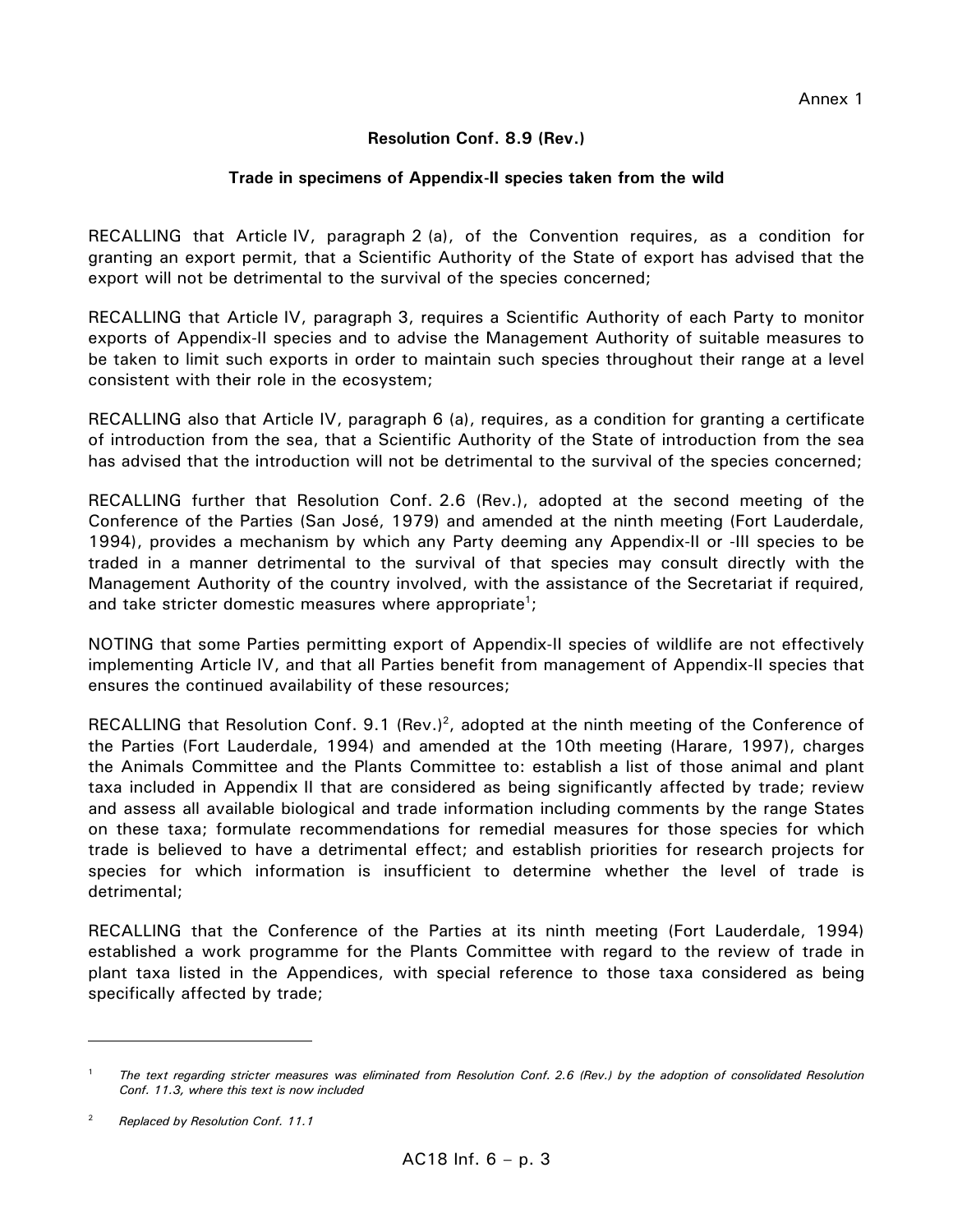CONCERNED that in many cases, population assessments and monitoring programmes necessary in order to maintain the level of export of Appendix-II species below the level that would be detrimental to the survival of the species are not being undertaken;

RECALLING that, by adopting document Doc. 10.56, the Parties recognized that information on the biological status of many plant species is frequently not available and that the data on trade in plants as included in annual reports are frequently incomplete;

# THE CONFERENCE OF THE PARTIES TO THE CONVENTION

DIRECTS the Animals Committee and the Plants Committee:

- a) in cooperation with the Secretariat and experts, to continue to review the biological, trade and other relevant information on Appendix-II species, with a view to identifying problems with the aim of ensuring the implementation of Article IV, paragraphs 2 (a), 3 and 6 (a);
- b) in relation to those species under review for which sufficient information is available on trade and biological status, to determine possible problems with the implementation of the relevant paragraphs of Article IV, and following consultation with the range States, to make specific recommendations. Such recommendations shall be either primary or secondary recommendations;
	- i) primary recommendations include, for example, administrative procedures, specific quotas, zero quotas or temporary restrictions on exports of the species concerned; and
	- ii) secondary recommendations include, for example, field studies or evaluation of threats to populations or other relevant factors, including illegal trade, habitat destruction, internal or other uses, designed to provide the information necessary for a Scientific Authority nondetriment finding;
- c) for those species under review for which sufficient information on trade and biological status of the species under review is not available:
	- i) to recommend taxon-specific status assessments;
	- ii) to recommend country-specific status assessments;
	- iii) to recommend to range States the establishment of cautious quotas as an interim measure; and
	- iv) to make, as appropriate, recommendations as described under paragraph b) above once the assessments referred to in paragraphs c) i) and ii) have been completed; and
- d) to report at each meeting of the Conference of the Parties on the progress of this review, and on the measures adopted and those recommended to implement Article IV for Appendix-II species subject to significant trade;

DETERMINES that these reviews shall be carried out in close consultation with all range States concerned, and in accordance with the Decisions of the Conference of the Parties regarding the implementation of this Resolution;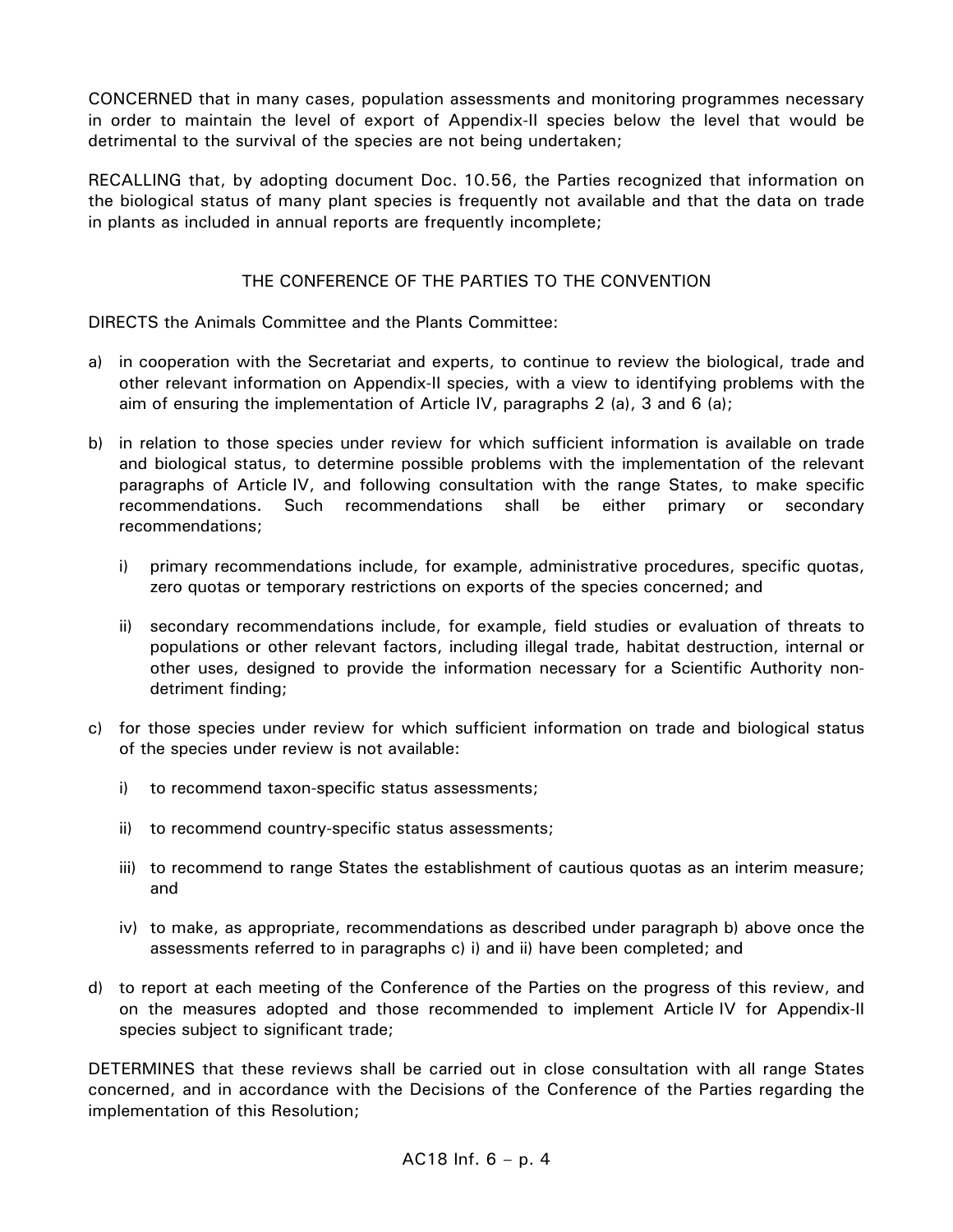#### RECOMMENDS that:

- a) the above-mentioned recommendations of the Animals Committee and the Plants Committee be communicated by the Secretariat to each Party concerned;
- b) for primary recommendations, each Party concerned, within 90 days of receipt, demonstrate to the satisfaction of the Secretariat that is has implemented the recommendations;
- c) for secondary recommendations, each Party concerned, within 12 months of receipt, demonstrate to the satisfaction of the Secretariat that it has implemented or taken action to implement the recommendations;
- d) for recommendations made pursuant to paragraphs c) i) and ii) under 'DIRECTS' above, each range State concerned, in consultation with the Secretariat and the Chairman of the Animals Committee or Plants Committee, as appropriate, complete a status assessment within two years of receipt of the recommendations of the committee concerned;
- e) for recommendations made under the provisions of paragraph c) iii) under 'DIRECTS' above, each Party concerned, within 90 days of receipt of the recommendations of the Animals Committee or the Plants Committee, demonstrate to the satisfaction of the Secretariat that it has implemented the recommendations;
- f) upon failure of a concerned Party to satisfy the Secretariat that it has fulfilled the requirements specified in paragraph b), c), d) or e) of this section, the Secretariat recommend to the Standing Committee that all Parties immediately take strict measures, including as appropriate suspension of trade in the affected species with that Party;
- g) following acceptance of the Secretariat's recommendation by the Standing Committee, the Secretariat notify the Parties accordingly; and
- h) in the case of suspension of trade in accordance with paragraph f) above, trade in the affected species with the Party concerned be reinstated only when that Party demonstrates to the satisfaction of the Standing Committee, through the Secretariat, compliance with the recommendations made by the Animals Committee or Plants Committee with respect to the implementation of Article IV, paragraph 2 (a), 3 or 6 (a);

DIRECTS the Secretariat for the purpose of monitoring and facilitating the implementation of this Resolution and the relevant paragraphs of Article IV of the Convention, and for allowing the reintroduction of a species into the review process in case of concern;

- a) to report to each meeting of the Animals Committee and the Plants Committee on the implementation by the countries concerned of the recommendations made by the committee; and
- b) to immediately inform the Animals Committee and the Plants Committee about possible concerns regarding trade in species:
	- i) that had been eliminated from the review process at a time when the committee concerned believed that the trade data available indicated that the trade was not detrimental to the survival of the species concerned; or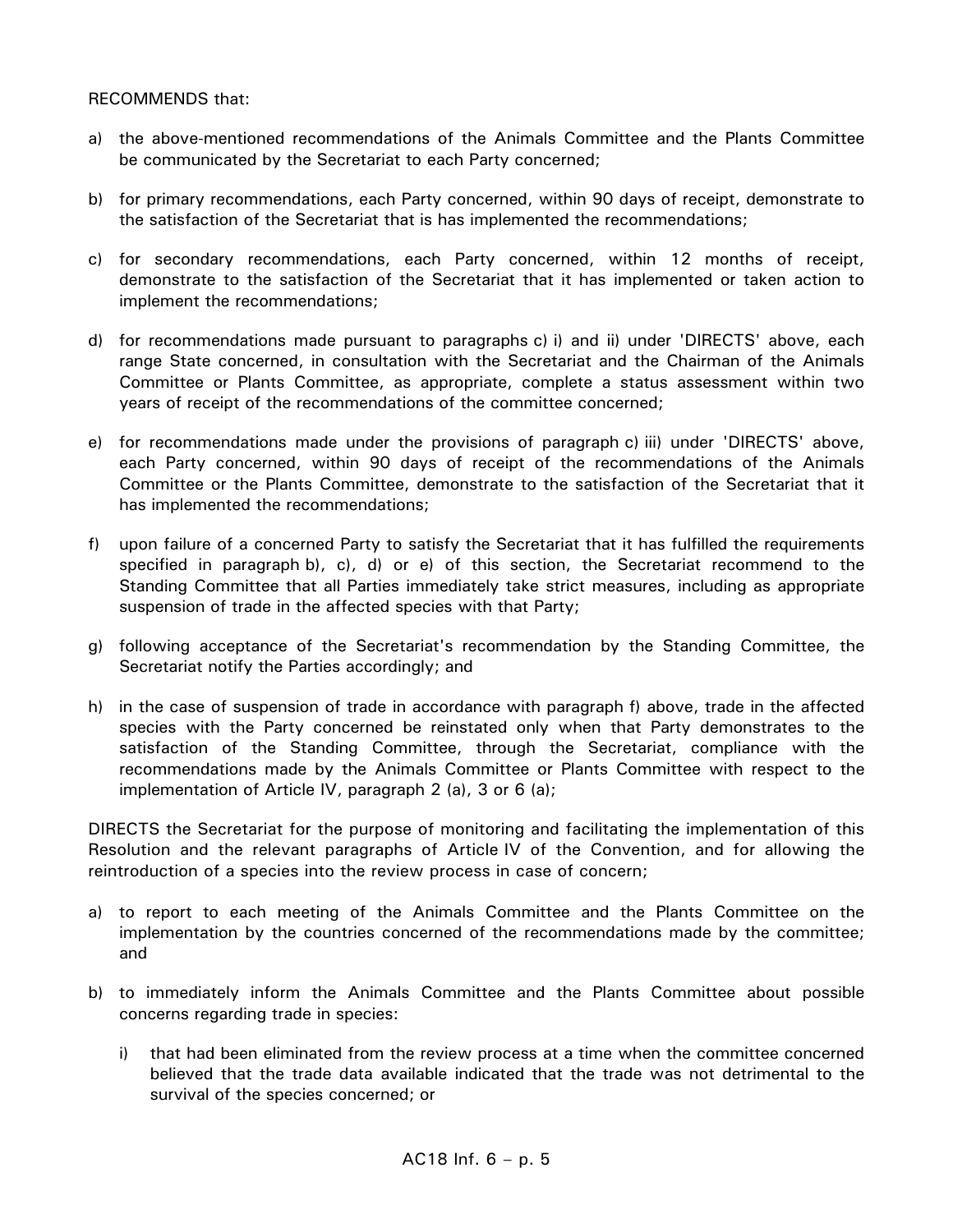ii) for which the Secretariat was satisfied that the primary or secondary recommendations had been fulfilled by the Parties concerned; and

URGES the Parties and all organizations interested in the utilization and conservation of wildlife to provide the necessary financial support and/or technical assistance to those Parties in need of such assistance to ensure that wild populations of species of fauna and flora subject to significant international trade are maintained at a level that will allow international trade that is not detrimental to their survival.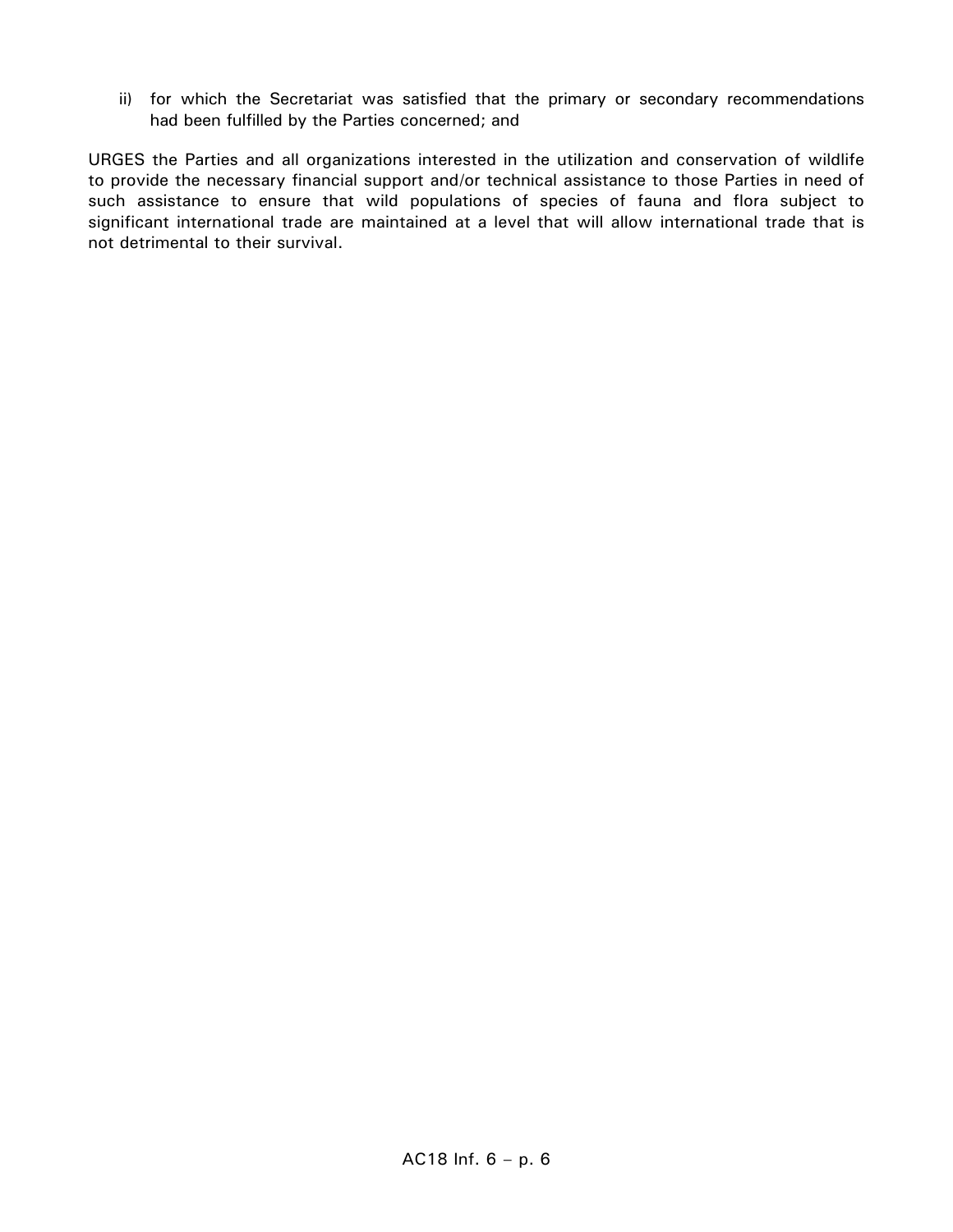### **Decisions related to the implementation of Resolution Conf. 8.9 (Rev.)**

- 11.106 Resolution Conf. 8.9 (Rev.) shall be implemented in accordance with the following procedure.
	- a) UNEP-WCMC shall produce a print-out from the CITES database showing the recorded net levels of trade in all Appendix-II species over the five most recent years.
	- b) In preparing these data, UNEP-WCMC shall analyse the available trade information, and highlight for the Animals Committee any inadequacies and deficiencies in the trade data available, in order to assist the Committee with its review.
	- c) Species for which the average net trade over this period has exceeded a level determined by the Animals Committee to be 'safe' should be selected and a printout should be produced showing the levels of export and re-export of these species by country. This will constitute the list of taxa that might be subject to significant levels of trade.
	- d) On the basis of knowledge available in the Animals Committee and information from other relevant experts, species of immediate concern will be selected because of their recorded trade levels.
	- e) The Secretariat should, within 30 days after the meeting of the Animals Committee at which species are selected, notify range States of the species selected, providing an explanation for this selection and requesting comments and cooperation in providing information on the taxon to assist the review.
	- f) When necessary, consultants shall be engaged to compile information about the biology and management of the selected species and shall contact the range States and/or relevant experts to obtain information for inclusion in the compilation.
	- g) The consultants shall summarize their conclusions about the effects of international trade on the selected species and should divide them into three categories:
		- i) Category 1 shall include species for which the available information indicates that the provisions of Article IV of the Convention are not being implemented;
		- ii) Category 2 shall include species for which it is not clear whether or not the provisions of Article IV of the Convention are being implemented; and
		- iii) Category 3 shall include species for which the level of trade is evidently not a problem.
	- h) Before consideration by the Animals Committee, the Secretariat shall transmit the review documents prepared by the consultants to relevant range States, seeking comments and, where appropriate, additional information. Range States should be given six weeks to respond.